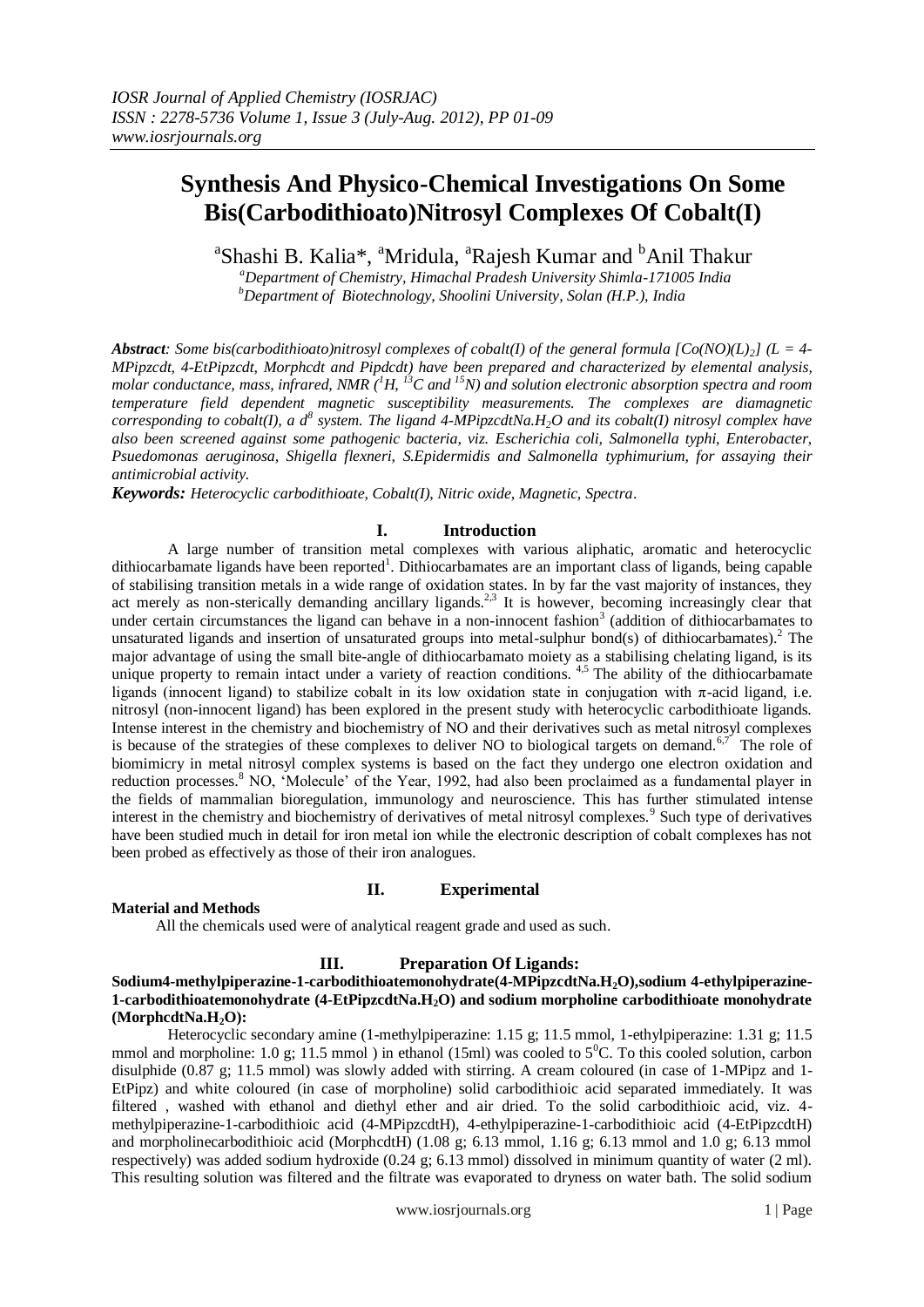carbodithioate thus obtained was stored in a calcium chloride desiccator. 4-MPipzcdtNa.H<sub>2</sub>O, Yield: 92 %, Decomposition temp. 268 <sup>0</sup>C, *Anal.* Calcd. for  $C_6H_{13}N_2S_2ONa$  (%) : C, 33.33; H, 6.02; N, 12.96; S, 29.43. Found: C, 33.66; H, 6.51; N, 12.52; S, 29.56. 4-EtPipzcdtNa.H<sub>2</sub>O, Yield: 93 %, Decomposition temp. 242 <sup>0</sup>C, *Anal.* Calcd. for C<sub>7</sub>H<sub>15</sub>N<sub>2</sub>S<sub>2</sub>ONa (%): C, 36.52; H, 6.65; N, 12.17; S, 27.83. Found: C, 36.74; H, 6.52; N, 12.21; S, 27.54. MorphcdtNa.H<sub>2</sub>O, Yield: 90 %, Decomposition temp. 290 <sup>0</sup>C, *Anal.* Calcd. for C<sub>5</sub>H<sub>10</sub>O<sub>2</sub>NS<sub>2</sub>Na (%): C, 29.55; H, 4.92; N, 6.89; S, 31.52. Found: C, 29.10; H, 4.98; N, 6.53; S, 31.10.

#### **Sodium piperidine carbodithioate dihydrate (PipdcdtNa.2H2O):**

Piperidine (0.977 g; 11.5 mmol) in ethanol (15 ml) was cooled to  $5^{\circ}$ C. To this cooled solution carbon disulphide (0.87 g; 11.5 mmol) was added slowly with stirring when white solid separated. To this solid was added sodium hydroxide (0.46 g; 11.5 mmol) dissolved in minimum quantity of water (4 ml). The resulting solution was filtered and the filtrate was evaporated to dryness on water bath. The product was stored in a calcium chloride desiccator. PipdcdtNa.2H2O, Yield: 90 %, Decomposition temp. 214 <sup>0</sup>C, *Anal.* Calcd. for  $C_6H_{14}O_2$ NS<sub>2</sub>Na (%) : C, 32.88; H, 6.39; N, 6.39; S, 29.22. Found: C, 32.93; H, 6.55; N, 5.99; S, 29.87.

#### **IV. Preparation of the complexes:**

## $[Co(NO)(L)<sub>2</sub>]$  ( $L = 4-MPipzcdt$ ,  $4-EtPipzcdt$ , Morphcdt and Pipdcdt):

A solution of  $Co(CIO<sub>4</sub>)<sub>2</sub>$ .6H<sub>2</sub>O (0.040 g; 1.09 mmol) in 120 µl of carefully degassed ethanol was cooled to  $0^{\circ}$ C in an ice bath and saturated with purified nitric oxide gas\*. A cooled solution of (0.0472 g; 0.218 mmol for 4-MPipzcdtNa.H<sub>2</sub>O, 0.0502 g; 0.218 mmol for 4-EtPipzcdtNa.H<sub>2</sub>O, 0.0442 g; 0.218 mmol for MorphcdtNa.H2O and 0.0478 g; 0.218 mmol for PipdcdtNa.H2O) in 80 μl of degassed ethanol was added to it immediately in a single lot and the mixture was stirred for 20 minutes while keeping it in the ice bath. The excess nitric oxide was removed from the system by passing nitrogen gas through the solution until no further brown fumes were observed, this stage was reached in about 2-4 minutes. The brown precipitates were obtained. Centrifugation was done to avoid losses of the complex. It was washed several times with degassed ethanol using centrifugation technique and dried in CaCl<sub>2</sub> desiccator. [Co(NO)(4-MPipzcdt)<sub>2</sub>], Yield: 60 %, Decomposition temp. 240 <sup>o</sup>C, *Anal*. Calcd. for CoC<sub>12</sub>H<sub>22</sub>N<sub>5</sub>S<sub>4</sub>O (%) : C, 32.80; H, 5.01; N, 15.94; S, 29.15; Co, 13.43. Found: C, 32.91; H, 5.15; N, 15.91; S, 28.98; Co, 13.39. [Co(NO)(4-EtPipzcdt)<sub>2</sub>], Yield: 62 %, Decomposition temp. 227 <sup>0</sup>C, *Anal*. Calcd. for CoC<sub>14</sub>H<sub>26</sub>N<sub>5</sub>S<sub>4</sub>O (%) : C, 35.97; H, 5.56; N, 14.98; S, 27.40; Co, 12.63. Found: C, 36.10; H, 5.48; N, 14.89; S, 27.55; Co, 12.31. [Co(NO)(Morphcdt)<sub>2</sub>], Yield: 61 %, Decomposition temp. 262 <sup>0</sup>C, *Anal*. Calcd. for CoC<sub>10</sub>H<sub>16</sub>N<sub>3</sub>S<sub>4</sub>O<sub>3</sub> (%) : C, 29.05; H, 3.87; N, 10.16; S, 30.99; Co, 14.28. Found: C, 29.56; H, 3.81; N, 10.09; S, 30.74; Co, 14.31. [Co(NO)(Pipdcdt)<sub>2</sub>], Yield: 62 %, Decomposition temp. 190 <sup>0</sup>C, *Anal*. Calcd. for CoC<sub>12</sub>H<sub>20</sub>N<sub>3</sub>S<sub>4</sub>O (%) : C, 35.20; H, 4.88; N, 10.26; S, 31.29; Co, 14.42. Found: C, 34.97; H, 4.82; N, 10.21; S, 31.27; Co, 14.38.

\*Sulphuric acid (50%) was added dropwise to a solution of 10g of  $KNO_2$  and 5g of KI in 35ml of H<sub>2</sub>O. The gas was washed with 90% sulphuric acid and purified by passing it through three traps of 50% KOH solution. \* 2KNO<sub>2</sub> + KI + H<sub>2</sub>SO<sub>4</sub>  $\rightarrow$  K<sub>2</sub>SO<sub>4</sub> + 2NO $\uparrow$  + I<sub>2</sub>

#### **Elemental analyses**

Carbon and hydrogen analyses were performed on an automatic Coleman-33 Analyser while nitrogen was analysed by Kjeldahl's method. The cobalt metal was determined volumetrically by EDTA method using murexide indicator while sulphur was determined gravimetrically as barium sulphate.

### **V. Physical measurements**

NMR spectra of the ligands 4-RPipzcdtNa.H<sub>2</sub>O (R= M, Et) and their complexes and <sup>13</sup>C and <sup>15</sup>N spectra for  $[Co(NO)(4-MPipzcdt)]$  were recorded on av500 MHz spectrophotometer using  $(CD_3)_2SO$  as solvent and TMS as an internal standard. Infrared spectra of all the ligands and complexes were recorded as KBr pellets on Nicolet 5700 FT Infrared Spectrophotometer in the 4000-600 cm<sup>-1</sup> region. Infrared spectra of all the complexes were recorded as nujol mull with cesium chloride plates as windows in the 600-200 cm<sup>-1</sup> region. The mass spectra of DMSO:ACN (2 mg/10 ml) solution of the complex, i.e.  $[Co(NO)(4-MPipzcdt)<sub>2</sub>]$  was recorded on an Agilent LCMS (6300) Ion-Trap mass spectrometer by Electron spray ionization (ESI) source having temperature of 300  $\rm{^0C}$  using EMD ion detector. Molar conductance measurements (10<sup>-3</sup> M DMSO solutions) were made at  $25 \pm 1$ <sup>o</sup>C using Elico Conductivity Bridge type CM-82T. Solution (ethanol) electronic absorption spectra of the complexes with solvent as the reference, in quartz glass cells were recorded on Cary 100 Bio UV-Visible recording Spectrophotometer (range 900-200 nm) and Shimadzu UV-Visible 1700 recording spectrophotometer (range 1100-200 nm). Field dependent magnetic susceptibilities of the complexes were also measured on a Vibrating Sample Magnetometer PAR-155 (model-152).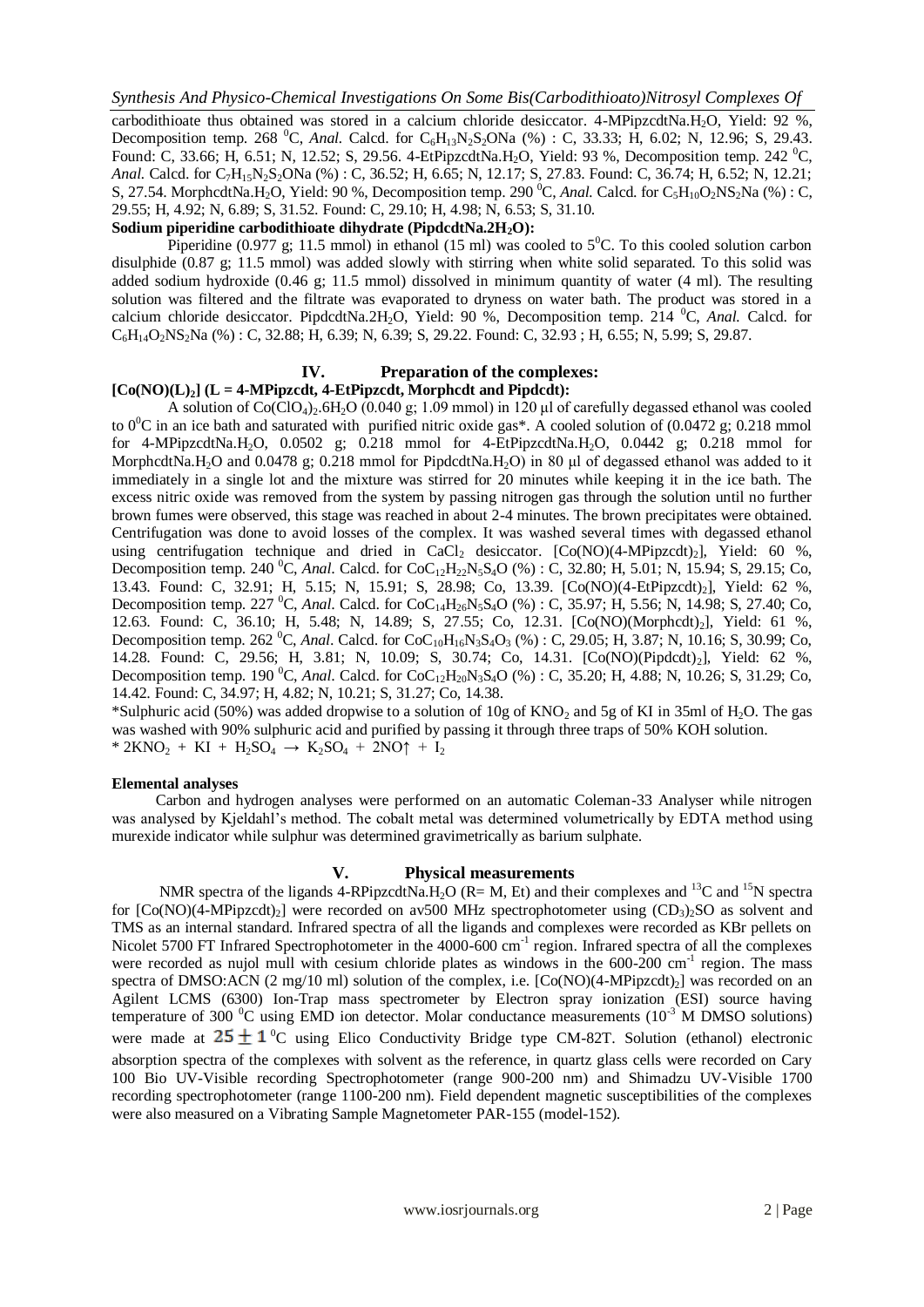# **In Vitro Antimicrobial Activity Screening:**

As a preliminary screening for antimicrobial activity, compounds were tested against pathogenic bacterial strains: *Escherichia coli, Salmonella typhi, Enterobacter, S.Epidermidis, Psuedomonas aeruginosa, Shigella flexneri and Salmonella typhimurium.* Stock solutions (1000 μg/ml) of the ligand, (4-MPipzcdtNa.H2O) and its metal complex were prepared in DMSO. Quantitative antibacterial activities of the compounds were determined using 2-fold serial dilution method. MIC was considered minimum inhibitory concentration of test compound that inhibited visible growth of bacteria after 24 h incubation at 37  $^{\circ}$ C. Uniform volume (125 µL) of nutrient broth was dispensed in all the wells of 8 rows of 96 Well Cell Culture Plate. Pure DMSO (125 μL) as blank solvent was taken in the first column of the culture plate. Afterwards 125 μL (1000 μg/ml conc.) of the solution of the test sample was added to the second well of all the seven rows of the culture plate except the eighth row (resultant concentration of test sample = 500 μg/mL). Serial dilution method was applied to the remaining wells of all the seven rows, so as to achieve the serial concentrations, viz. 250 μg/mL, 125 μg/mL, 62.5 μg/mL, 31.25 μg/mL, 15.62 μg/mL, 7.81 μg/mL, 3.90 μg/mL, 1.95 μg/mL, 0.975 μg/mL and 0.486 μg/mL in each row. Uniform volume of innoculum (10 μL) of particular test organism was added to each row except for the control (blank) which receives only the nutrient broth and DMSO. The eighth row of the culture plate was used for the reference drug, i.e. Penicillin. The inoculated culture plates covered with lids were incubated at  $37^{\circ}$ C for 20-24 hr in shaker at 162 rpm. The growth was compared with that of control culture by measuring the absorbance at 620 nm after 20-24 hr on Shimadzu-1700 UV-Vis spectrophotometer. The results were compared with that of Penicillin, a standard broad-spectrum antibiotic for bacterial strains. Blank tests have shown that DMSO in the preparation of the test solution does not affect the results.

#### **VI. Results and Discussion**

Sodium carbodithioate ligands of heterocyclic secondary amines were obtained according to the (Equation.1).



 $1-MPipz : X=N-CH<sub>3</sub>$  $1-EtPipz : X=N-CH_2CH_3$  $Morph: X = O$  $Pipd : X = CH<sub>2</sub>$ 

Nitrosyl complexes with empirical formula  $[Co(NO)(L)_2]$  (L=4-MPipzcdt, 4-EtPipzcdt, Morphcdt and Pipdcdt) deduced from elemental analysis data were synthesized following the reactions<sup>10</sup> (Equation 2.1, 2.2).  $\overline{N}$ 

$$
Co(CIO4)2.6H2O
$$
  
\n[Co(NO)(EtOH)<sub>5</sub>](ClO<sub>4</sub>)<sub>2</sub> + 2NaL  
\n[Co(NO)(LiOH)<sub>5</sub>](ClO<sub>4</sub>)<sub>2</sub> + 2NaL  
\n[Co(NO)(L)<sub>2</sub>] + 2NaClO<sub>4</sub> + 5EtOH  
\n(L= 4-MPipzcdt, 4-EtPipzcdt, Morphedt, Pipdcdt) (2.2)

All the complexes do not melt but decompose between (190-290  $^{\circ}$ C). The complexes are sparingly soluble in ethanol, have some solubility in methanol and are fairly soluble in DMSO.

#### **Molar Conductance Studies:**

The  $10^{-3}$  M DMSO solution of complexes exhibits molar conductance values between (15-24 ohm<sup>-1</sup> cm<sup>2</sup> mol<sup>-1</sup>) (Table-1) which reveal non-electrolytic and, therefore, non-conducting nature of all the complexes. **Mass Spectra:**

An interesting fragmentation pattern for the complex, as illustrated in Scheme-1 reveals the presence of molecular ion peak due to  $[Co(NO)(4-MPipzcdt)<sub>2</sub>]$ <sup>+</sup> of m/z=438.9 (53.1 %). <sup>59</sup>Co isotope has 100% natural abundance.

(Figure1) shows the mass fragmentation pattern of ions. The ionization resulting into monocation radical formation leaves positive charge on the nitrogen atom. This is followed by Co-NO bond cleavage wherein nitrogen of NO takes away alongwith its lone pair of electrons as well as radical electron from the nitrogen of the ring (Step-II) and cation (II) is formed. This is in consonance with the fact that nitrosyl ligand is formally regarded sometimes as NO<sup>+</sup>, sometimes as NO<sup>-</sup>, but is usually eliminated as stable neutral oxide, NO (ligands with formal charge can be eliminated as stable neutral molecule comparatively easily).<sup>11</sup> The cation (II) fragmentation starts with cleavage of the  $\alpha$ -bond, shift of the electron density and formation of a double bond between this nitrogen atom and the carbon atom of the dithiocarbamate group, such that obtained cation (III) and the cation (II) have the same relations of  $m/z = 409$  (19.14 %) but with different structures. The cation (IV),  $m/z = 351(15.95\%)$  for complex, is a result of intermolecular rearrangement prior to fragmentation, involving migration of the α-hydrogen atom across the six member heterocyclic ring of 4-MPipzcdt ligand, followed by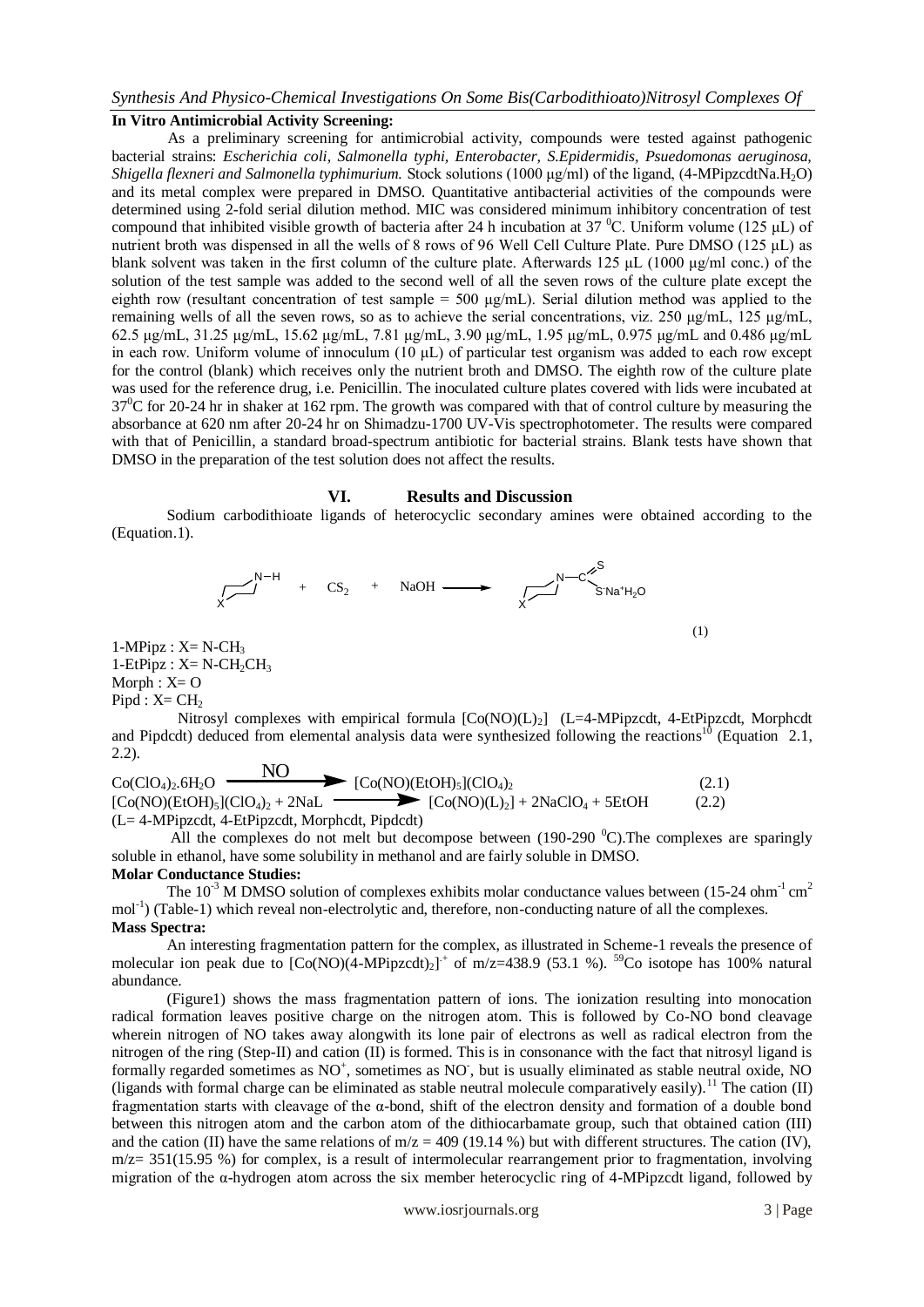simultaneous cleavage of 4-5 bond. Then cation (IV) get generated consequence upon loss of the  $CH_3CH_2NCH_3$ fragment. Next step involves the movement of the β-hydrogen atom, alongwith the bond electron pair to the nitrogen atom of cation (IV), followed by cleavage of the 1-6 bond. This is facilitated by stabilization of the resulting highly pronounced peak at m/z= 325 (100 %). This intensive ion (V) represents the base peak of the complex. Formation of cation (V), occurs upon elimination of ethyne. In the next step ion (VI) corresponding to peak at m/z= 310 (1.06 %) corresponds to the fragmentation of ammonia and formation of cation (VI). The mass ion peak at m/z= 310 indicates the elimination of one of the heterocyclic rings of 4-MPipzcdt ligand. Afterwards exactly same fragmentation behaviour has been observed for the second heterocyclic ring of 4-MPipzcdt ligand from the cation (II) (Step-III), exhibiting intermediate ions at  $m/z = 252$  (72.3 %),  $m/z = 226$  (19.14 %) and m/z=211 (2.12 %), with the formation of cation, i.e.  $[Co(CS_2)_2]^{4+}$ , m/z= 211 as the apparent final product.<sup>12</sup>



**Scheme (1): Showing fragmentation pattern of [Co(NO)(4-MPipzcdt)2]**

www.iosrjournals.org 4 | Page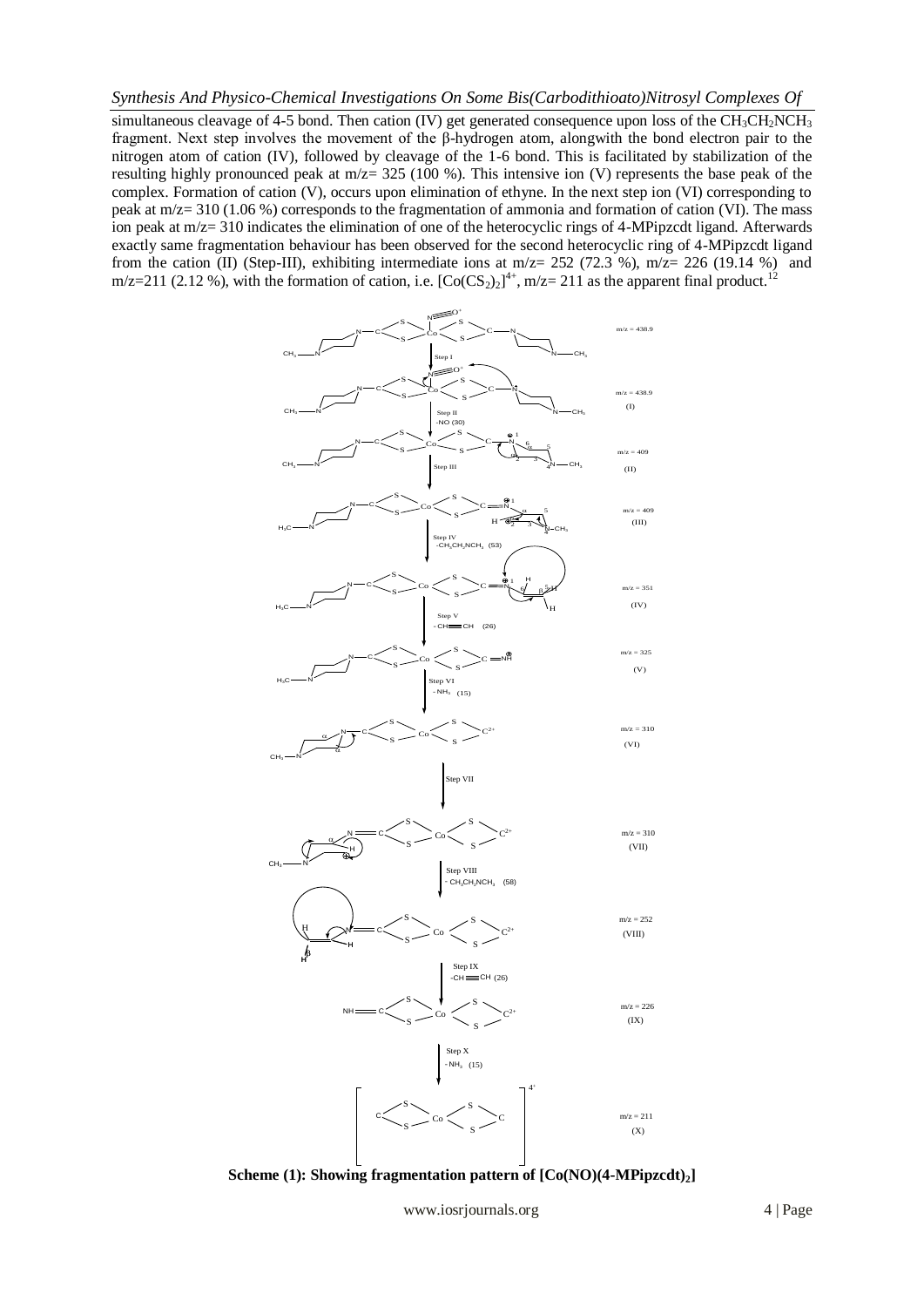

**Figure 1 : Mass spectrum of [Co(NO)(4-MPipzcdt)2]**

### **VII. Infrared Spectral Studies:**

In all the cobalt nitrosyl carbodithioates the  $v(C = N)$  band has been observed at higher energies around  $(1489-1500 \text{ cm}^{-1})$  in comparison to free ligands  $(1450-1467 \text{ cm}^{-1})$  (Table-1). The rise in C-N stretching frequency has been attributed to a considerable double bond character of the  $C^{\frac{-1}{N}}$  bond in the complexes.<sup>13</sup> Observation of two bands in the region 960-1015 cm<sup>-1</sup> (separated by less than 20 cm<sup>-1</sup>) for the antisymmetric  $v_a$ (SCS) vibration and one band for the symmetric  $v_s$  (SCS) stretch in the region 663-686 cm<sup>-1</sup> (Table-1) in the IR spectra of complexes, suggest the unsymmetrical chelating bidentate mode of coordination to the metal ion.<sup>14</sup> In the far-IR spectra of the complexes, additional bands in the 366-360 cm<sup>-1</sup> region as compared to the free ligands, ascribable to the  $v(Co-S)$  stretching mode have been observed.<sup>15, 16</sup> In addition all the complexes exhibit three peaks in the region 291-315 cm<sup>-1</sup>, because of (Co-NO) absorptions possibly reflecting the threefold Co-N-O disorder corresponding to bent Co-NO binding mode<sup>17</sup> (in contrast for the M-NO stretching region, the complexes exhibit a single sharp peak for the ordered linear M-NO group). For the free intermediate, i.e.  $[Co(NO)(EtOH)_{5}]$  $(CIO_{4})_{2}$  (Equation 2.2) (obtained by passing NO through degassed ethanolic solution of  $Co(CIO<sub>4</sub>)<sub>2</sub>$ .6H<sub>2</sub>O), the  $v_{NO}$  appears at 1687 cm<sup>-1</sup> as a strong band, while this band has shifted to lower energy in the complexes  $[Co(NO)(cd)_2]$  because of the increased electron density due to the carbodithioate ligand, which results into the increased back bonding from metal to the  $NO^+$  and weakening of the N≡O bond. The band in the complexes, lie in the range 1657-1639 cm<sup>-1</sup> which is the range for the bent NO ligand. Such an observation has earlier been made for  $[Co(NO)(S_2CNMe_2)_2]$  being elucidated using X-ray crystallography study.<sup>8, 17, 18</sup> The complex also exhibits  $v_{NO}$  at 1630 cm<sup>-1</sup>, for its bent Co-NO linkage.

| Sr. | Compound                            | $v(N-H)/(O-H)$ | $v(C-H)$                                      | $v(C = N)$ | $v_a (SCS)$   | $v_s(SCS)$ | $v(N=0)$ | $v(Co-S)$                | $v(Co-N)$        | $\wedge m$ |
|-----|-------------------------------------|----------------|-----------------------------------------------|------------|---------------|------------|----------|--------------------------|------------------|------------|
| No. |                                     |                | $(H_3C\text{-}N \text{ or } H_5C_2\text{-}N)$ |            |               |            |          |                          |                  |            |
| 1.  | 4-MPipzcdtNa.H <sub>2</sub> O       | 3460-3160 b,s  | 2808 s                                        | 1455 s     | 989 s, 971 m  | 686 w      |          |                          |                  |            |
| 2.  | 4-EtPipzcdtNa.H <sub>2</sub> O      | 3465-3160 b,s  | 2818 s                                        | 1460 s     | 997 s, 1015 m | 680 w      | ٠        | $\overline{\phantom{0}}$ | $\overline{a}$   |            |
| 3.  | MorphcdtNa.H <sub>2</sub> O         | 3415-3310 b,s  |                                               | 1450 s     | 980 s, 996 m  | 678 w      | ٠        | ٠                        |                  |            |
| 4.  | PipdcdtNa.2H <sub>2</sub> O         | 3400-3160 b,s  |                                               | 1467 s     | 964 s, 982m   | 670 w      | ٠        | ÷                        |                  |            |
| 5.  | $[Co(NO)(4-MPipzcdt)2]$             |                | 2859 s                                        | 1491 s     | 985 s, 968 m  | 679 w      | 1649     | 365                      | 296, 302,<br>313 | 20         |
| 6.  | [Co(NO)(4-EtPipzcdt) <sub>2</sub> ] |                | 2865 s                                        | 1495 s     | 995 s, 1012 m | 672 w      | 1639     | 366                      | 298, 305,<br>315 | 19         |
| 7.  | [Co(NO)(Morphcdt) <sub>2</sub> ]    |                |                                               | 1489 s     | 973 s, 991 m  | 671 w      | 1655     | 363                      | 295, 300,<br>310 | 24         |
| 8.  | [Co(NO)(Pipdcdt) <sub>2</sub> ]     | ٠              |                                               | 1500 s     | 960 s, 977m   | 663 w      | 1657     | 360                      | 291, 295,<br>307 | 15         |
|     |                                     |                |                                               |            |               |            |          |                          |                  |            |

| Table 1: Some coordinatively diagnostic features of infrared spectra (cm <sup>-1</sup> ) and molar conductance                                    |  |
|---------------------------------------------------------------------------------------------------------------------------------------------------|--|
| values, $\lambda_m$ (ohm <sup>-1</sup> cm <sup>2</sup> mol <sup>-1</sup> ) of various carbodithioate ligands and their cobalt nitrosyl complexes. |  |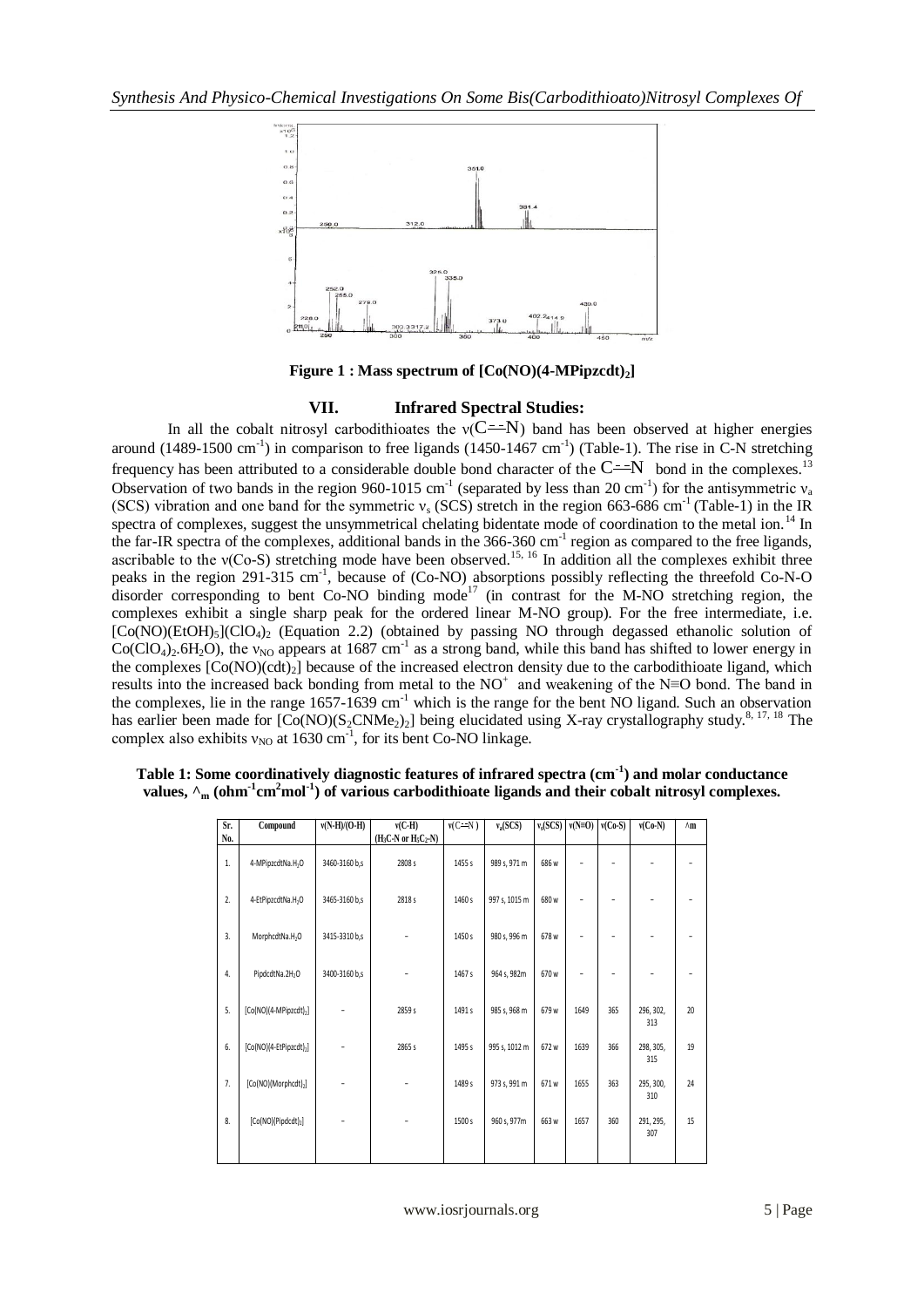## **Proton NMR Spectra:**

The free ligands, viz. 4-MPipzcdtNa.H<sub>2</sub>O and 4-EtPipzcdtNa.H<sub>2</sub>O (a,b) in their proton NMR spectra exhibit the resonance signals: two overlapping triplets due to 2,6 and  $3.5 - \text{CH}_2$  protons of the heterocyclic rings of 1-MPipz at δ 3.70-3.74 ppm and 1-EtPipz at δ 2.46 ppm of the corresponding carbodithioate ligands, (Table-2). Methyl of H<sub>3</sub>C-N< group of 4-MPipzcdtNa.H<sub>2</sub>O has been observed to exhibit a singlet at  $\delta$  2.93 ppm. The protons of –CH<sub>3</sub> and –CH<sub>2</sub> moieties of H<sub>3</sub>C-CH<sub>2</sub>-N< group in 4-EtPipzcdtNa.H<sub>2</sub>O have appeared as a triplet at  $\delta$ 0.97-1.01 ppm and as a quartet at  $\delta$  2.35-2.40 ppm respectively. Another broad band at  $\delta$  4.28 ppm and  $\delta$  4.25 ppm has also been observed in both the carbodithioate ligands. This has been attributed due to the lattice water.



In the <sup>1</sup>H NMR spectra of the complexes,  $[Co(NO)(4-RPipzcdt)<sub>2</sub>]$  (Figure.2) separate triplets due to 2,6 methylene at (δ 3.73-4.00 ppm when R=M; δ 2.49-2.72 ppm when R=Et) and 3,5 methylene at (δ 3.05-3.20 ppm when R=M;  $\delta$  1.81-1.96 ppm when R=Et) have been observed on the downfield and upfield sides respectively in comparison to the free ligands (Table-2). Resolution of the two above said signals in the <sup>1</sup>H NMR spectra of the complexes under study in comparison to the free ligands may result because of the hindered rotation of the  $S_2C \rightarrow N$  group of the 4-MPipzcdt and 4-EtPipzcdt ligands.<sup>19</sup> Upon coordination as the partial positive charge on the nitrogen increases and hence the  $C^{\frac{-1}{N}}$  vibrational frequencies,  $[Co(NO)(4-EtPipzcdt)<sub>2</sub>]$  (1495 cm<sup>-1</sup>) >  $[Co(NO)(4-MPipzcdt)<sub>2</sub>]$  (1491cm<sup>-1</sup>), the deshielding of the N-bonded methylene protons in the complexes under study also increases,<sup>16,20</sup> indicating coordination of the 4-RPipzcdt ligand to the metal ion has been found to cause a deshielding of 2,6 methylene protons and a downfield shift has been observed, while the upfield shift of 3,5 methylene protons inferred increase in electron density because of drainage of the charge from the electron releasing nature of the methyl group of  $H_3C\text{-}N<$  in  $[Co(NO)(4-MPipzcdt)_2]$  and ethyl group of  $H_3C\text{-}CH_2\text{-}N<$ in  $[Co(NO)(4-EtPipzcdt)<sub>2</sub>]$ .

**Table 2. <sup>1</sup>H NMR spectral data, δ(ppm) for sodium 4-methylpiperazine-1-carbodithioate monohydrate, sodium 4-ethylpiperazine-1-carbodithioate monohydrate and their cobalt nitrosyl complexes.**

| sourum 4-curyipipei azine-1-cai bourumoate mononyui ate anu their cobait mu osyf complexes. |                            |                                             |                     |                       |  |  |  |  |
|---------------------------------------------------------------------------------------------|----------------------------|---------------------------------------------|---------------------|-----------------------|--|--|--|--|
| Sr.                                                                                         | Compound                   | $(3,5-)CH2$ $(2,6-)CH2$                     | $CH2(C2H5)$         | $CH_3\&$              |  |  |  |  |
| No.                                                                                         |                            |                                             |                     | $CH3(C2H5)$           |  |  |  |  |
| -1.                                                                                         | 4-MPipzcdtNa.              | $3.70 - 3.74$ (t, $8H:2,3,5,6-H2$ )         |                     |                       |  |  |  |  |
|                                                                                             | H <sub>2</sub> O           |                                             |                     | $2.93$ (s, 3H)        |  |  |  |  |
| 2.                                                                                          | 4-EtPipzcdtNa.             | $2.46$ (t, $8H: 2,3,5,6$ -CH <sub>2</sub> ) | $2.35 - 2.4(q, 2H)$ |                       |  |  |  |  |
|                                                                                             | H <sub>2</sub> O           |                                             |                     | $0.97 - 1.01$ (t, 3H) |  |  |  |  |
| 3.                                                                                          |                            |                                             |                     |                       |  |  |  |  |
|                                                                                             | $[Co(NO)(4-$               | $3.05 - 3.20$ (t, 4H)<br>$3.73 - 4.00$      | ۰                   | $3.0 - 3.05$ (s, 3H)  |  |  |  |  |
|                                                                                             | $MPipzcdt)_2$              | (t,4H)                                      |                     |                       |  |  |  |  |
| 4.                                                                                          |                            |                                             |                     |                       |  |  |  |  |
|                                                                                             | $[Co(NO)(4-$               | $1.81 - 1.96$ (t, 4H)<br>2.49-2.72          | $2.36 - 2.4(q, 2H)$ | $0.98 - 1.09$ (t, 3H) |  |  |  |  |
|                                                                                             | $EtPipzcdt$ <sub>2</sub> ] | (t,4H)                                      |                     |                       |  |  |  |  |
|                                                                                             |                            |                                             |                     |                       |  |  |  |  |



**Figure 2 : <sup>1</sup><b>H** NMR spectrum of  $[Co(NO)(4-MPipzcdt)<sub>2</sub>]$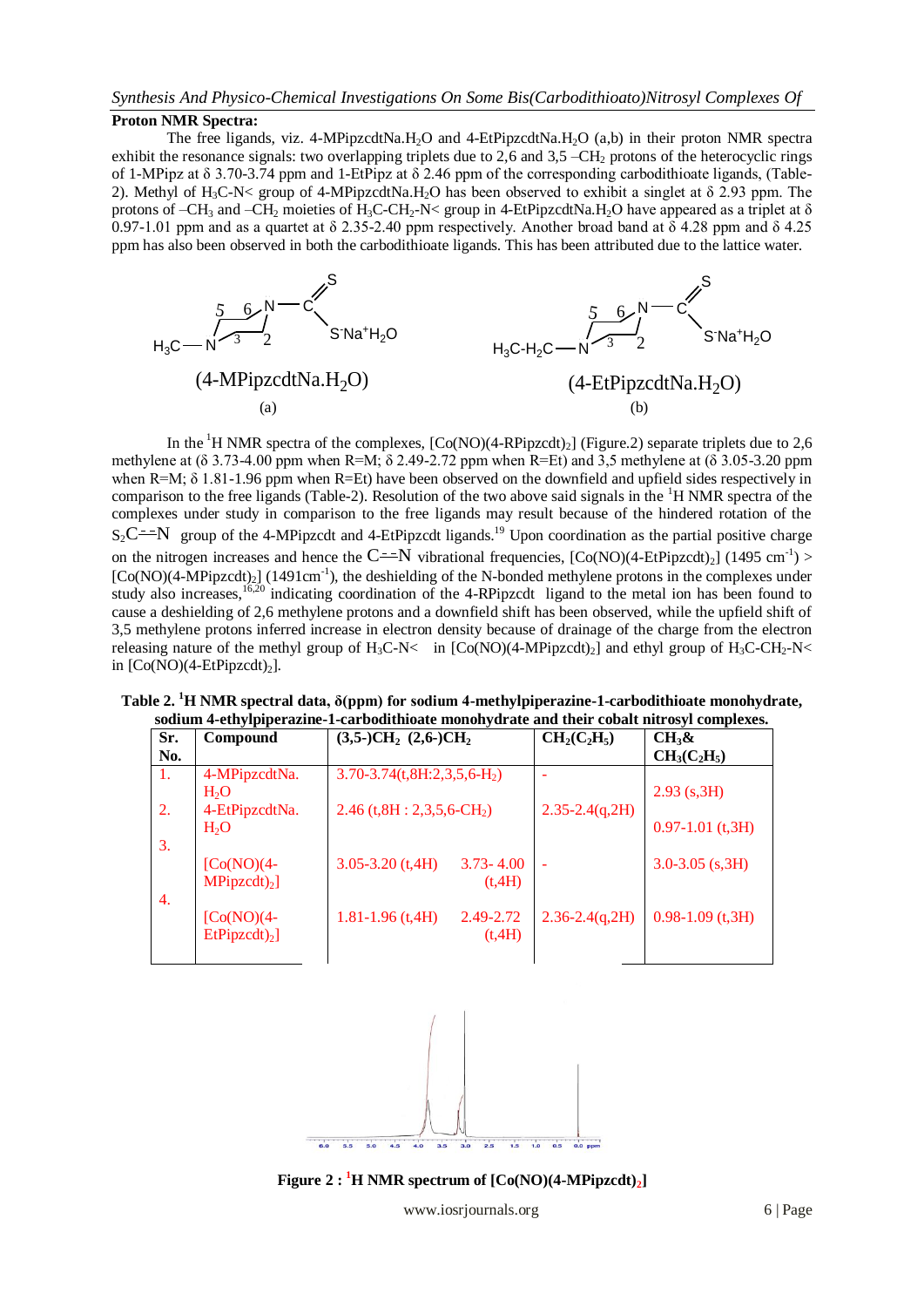# **<sup>13</sup>C NMR Spectra:**

<sup>13</sup>C NMR spectrum of the complex (Figure 3) exhibits a sharp signal at  $\delta$  193.07 ppm due to >NCS<sub>2</sub>, i.e. thiocarboxylato carbon, indicating coordination of sulphur atoms to the cobalt metal ion. This range of <sup>13</sup>C signal for  $>NCS_2$  group for its binding to the metal ion has also been reported by Rehman et al.<sup>21</sup> <sup>13</sup>C NMR signals due to 2,6-methylene (-CH<sub>2</sub>) carbon atoms at  $\delta$  40.37-40.53 ppm, 3,5-methylene (-CH<sub>2</sub>) carbon atoms at  $δ$  40.04-40.21 ppm and CH<sub>3</sub> carbon at  $δ$  39.71-39.87 ppm have also been observed to lie in the range for the respective carbon atoms of the heterocyclic ring.<sup>16, 22</sup> (Table-3).



**Figure 3:**  $^{13}$ **C** NMR spectrum of  $[Co(NO)(4-MPipzcdt)<sub>2</sub>]$ 

## **<sup>15</sup>N NMR Spectra:**

Generally, <sup>15</sup>N chemical shifts in NO<sup>-</sup> species are significantly more deshielded than those in NO<sup>+</sup> systems,  $\delta_N$  for NO in M-N-O systems ranging from about 950 to 350 ppm and for NO<sup>+</sup> systems from about  $200$  to  $-110$  ppm<sup>8</sup>.

In the present complex, i.e.  $Co(NO)(4-MPipzcdt)$ , we have observed a band (Figure 4) at  $\delta$  202.57 ppm corresponding to <sup>15</sup>N NMR of NO<sup>+</sup> group (Table-3). Nitrogen atoms of the heterocyclic rings of 4-MPipzcdt ligand i.e. ( $>$ S-C-N) have appeared at 106.25 ppm while CH<sub>3</sub>-N< at 53.11 ppm which were in accordance with the range reported for the N atoms by Joan Mason et al.<sup>23</sup>



**Figure 4 : <sup>15</sup>N NMR spectrum of [Co(NO)(4-MPipzcdt)2]**

**Table 3. <sup>13</sup>C and <sup>15</sup>N NMR spectral data, δ(ppm) for Bis(4-methylpiperazine-1-carbodithioato) nitrosonium cobalt(I).**

| <b>Complex</b>          | <b>Ring Carbon</b>   |       |                | <b>Substituent Carbon</b> |                              |                 |
|-------------------------|----------------------|-------|----------------|---------------------------|------------------------------|-----------------|
|                         | $C-2$                | $C-6$ | $C-3$          | $C-5$                     | $>N$ -CH <sub>3</sub><br>(C) | $>S_2CN$<br>(C) |
| CH <sup>3</sup><br>3    | 840.37-40.53         |       | 840.04-40.21   |                           | $\delta$ 39.71-<br>39.87     | $\delta$ 193.07 |
| $\mathbb{Q}^n$          | <b>Ring Nitrogen</b> |       |                | $NO+(N)$                  |                              |                 |
| 3'<br>\? ^<br>∥         | $N-1$                |       | $N-4$          |                           |                              |                 |
|                         | $\delta$ 106.25      |       | $\delta$ 53.11 |                           | $\delta$ 202.57              |                 |
| $[Co(NO)(4-MPipzcdt)2]$ |                      |       |                |                           |                              |                 |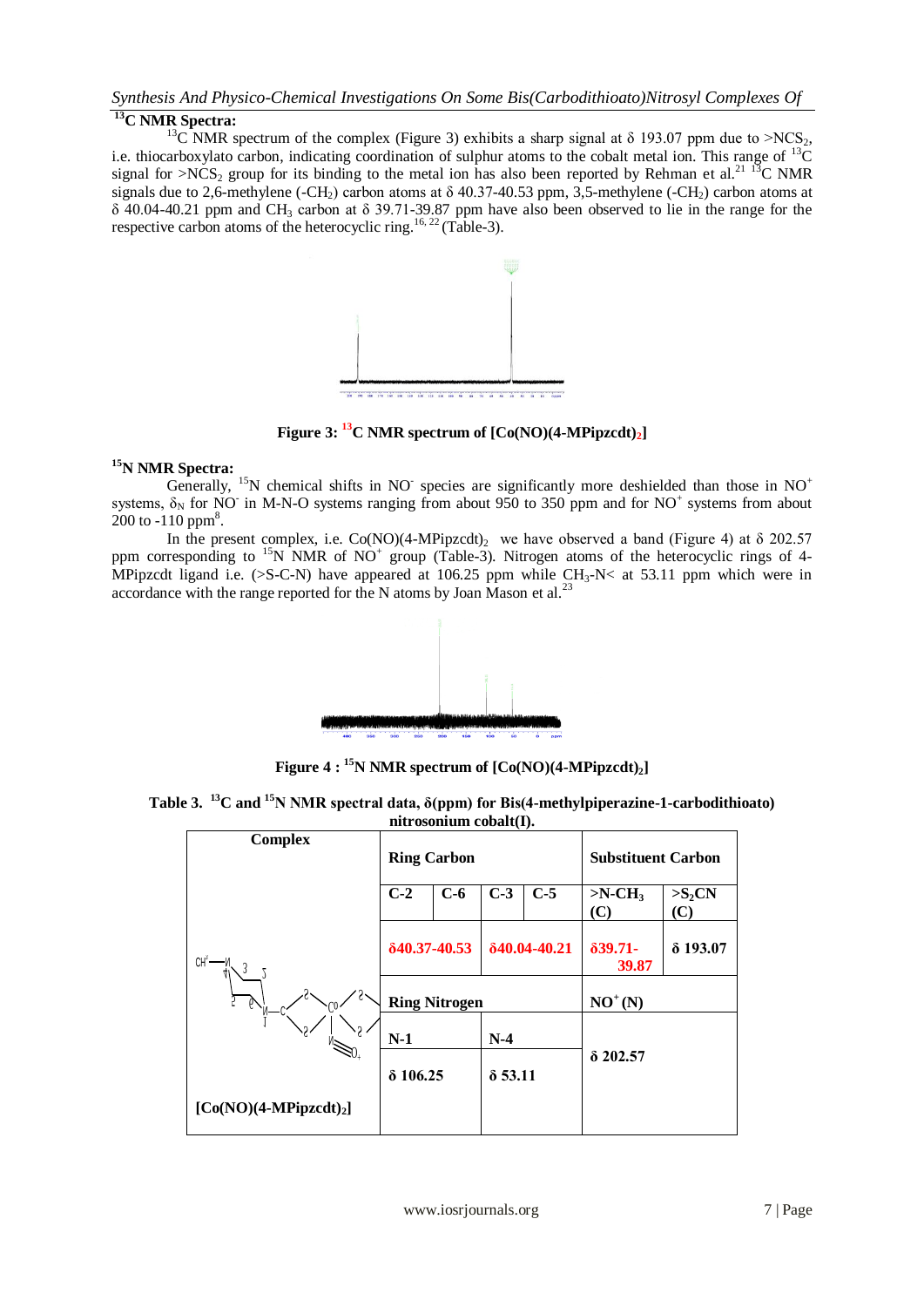## **Magnetic Study:**

Room temperature and magnetic field dependent magnetic susceptibility measurements of the cobalt nitrosyl carbodithioate complexes, exhibit magnetic moment values in the range 0.02 B.M – 0.08 B.M. The  $\mu_{eff}$ values lying near to zero and their non-variation with the increasing/decreasing strength of the magnetic field reveal diamagnetic nature of the complexes. The magnetic study further predicts that metal, i.e. cobalt is in  $+1$ oxidation state, which correspond to a  $d^8$  system. The diamagnetism arises because of the pairing of electron spins in the low lying molecular orbitals of the complex with electronic configuration  $(d_{xy})^2$ ,  $(d_x^2)^2$ ,  $(d_{yz})^2$  &  $(d_{xz})^2$  in a low-spin distorted square pyramidal geometry.<sup>24</sup>

#### **Electronic Spectra:**

The electronic absorption spectra of the complexes, with bent  ${M(NO)}^8$  and different basal carbodithioate ligands has been explained using the orbital ordering due to Paul A.Duffin et al.<sup>24</sup> and Joan Mason et al.<sup>23</sup> Thus, the low spin (singlet state) will have the electronic configuration  $(d_{xy})^2$ ,  $(d_z^2)^2$ ,  $(d_{yz})^2$ ,  $(d_{xz})^2$ . This configuration would leave the  $\pi^*(NO)$  group orbitals unoccupied. Ethanolic solution electronic absorption spectra of the complexes exhibit four bands which fall in the regions (I)  $11,813-11,715$  cm<sup>-1</sup>, (II)  $13,741-13,685$ cm<sup>-1</sup>, (III) 15,420-15,330 cm<sup>-1</sup> and (IV) 20,422-20,361 cm<sup>-1</sup>. These have been assigned to the transitions, i.e.  $d_{xz} \to \pi^* NO$ ,  $d_{yz} \to \pi^* NO$ ,  $d_z^2 \to \pi^* NO$  and  $d_{xy} \to \pi^* NO$  respectively. A d-d band corresponding to the transition  $d_{xy}$   $\rightarrow$   $d_{x-y}^2$  has also been observed in the range 30,687-30,634 cm<sup>-1</sup>. These electronic spectral band assignments reveal that the low spin cobalt(I)  $d^8$  complexes with  ${[Co(NO)]^8}$  under study, have square pyramidal geometry.

### **Biological Studies:**

Antimicrobial studies of free ligand,  $4-MPipzcdtNa.H<sub>2</sub>O$  and its complex,  $[Co(NO)(4-MPipzcdt)<sub>2</sub>]$ against the pathogenic bacteria, *Escherichia coli*, *Salmonella typhi*, *Enterobacter*, *Psuedomonas aeruginosa*, *Shigella flexneri*, *S.Epidermidis* and *Salmonella typhimurium* using the agar dilution method gave MIC (minimum inhibitory concentration) values in the range 125-500 μg/mL and 31.25-125 μg/mL respectively (Table-4) and reveal them to be moderate antibacterial agents. A decrease in the MIC value upon complexation or the high activity of the cobalt complexes surmounting that of free ligands showed that complexation of the organic ligand and nitrosonium ion to cobalt ion substantially enhances the activity against the pathogenic microbial strains.

| Minimum Inhibitory Concentration (µg/mL) |                             |                                |                             |                                              |                                                  |                                     |                                          |  |
|------------------------------------------|-----------------------------|--------------------------------|-----------------------------|----------------------------------------------|--------------------------------------------------|-------------------------------------|------------------------------------------|--|
| Compound                                 | <b>Escheric</b><br>hia coli | <b>Salmon</b><br>ella<br>typhi | <b>Enter</b><br>obact<br>er | <b>Staphylo</b><br>coccus<br>epidermi<br>dis | Psuedomo<br>nas<br>aeruginos<br>$\boldsymbol{a}$ | <b>Shigel</b><br>la<br>flexne<br>ri | <b>Salmonel</b><br>la<br>typhimur<br>ium |  |
| 4-MPipzcdtNa<br>H <sub>2</sub> O         | 500.00                      | 125.00                         | 250.0                       | 500.00                                       | 250.00                                           | 500.0                               | 125.00                                   |  |
| $[Co(NO)(4-$<br>$MPipzcdt)_2$            | 62.50                       | 31.25                          | 31.25                       | 125.00                                       | 31.25                                            | 62.50                               | 62.50                                    |  |
| <b>DMSO</b>                              |                             |                                |                             |                                              |                                                  |                                     |                                          |  |
| Penicillin                               |                             |                                |                             |                                              |                                                  |                                     |                                          |  |

# **Table 4. Antimicrobial activity of some of the compounds.**

#### **References:**

- [1.] D.A.Chowdhury; M.N.Uddin; A.K.M.L.Rahman, "Synthesis and Characterization of Dioxo-molybdenum(VI) complexes of some dithiocarbamates". *Chiang Mai J. Sci.* 33 (3), 357-362, **2006**.
- [2.] G.Hogarth; K.T.Holman; A.Pateman; A.Sella; J. W.Steed ; I. Richards, "Multiple nitrene insertions into metal–sulfur bonds of dithiocarbamate complexes: synthesis of sulfido-amido and zwitterionic tetraamido complexes". *Dalton Trans.* 2688- 2695. **2005.**
- [3.] G. Hogarth, *Prog. Inorg. Chem.* 53, 7, **2005.**
- [4.] K.S.Siddiqi; S. A. A. Nami; Lutfullah; Y. Chebude, "Template synthesis of symmetrical transition metal dithiocarbamates". *J. Braz. Chem. Soc.* 17,1, **2006.**
- [5.] T.A.Coffey; G.D.Foster; G. Hogarth, *J. Chem. Soc., Dalton Trans.*183**, 1996.**
- [6.] P.C.Ford; J. Bourassa; K.Miranda; B.Lee; I.Lorkovic; S.Boggs; S.Kudo; L.Laverman, " Photochemistry of metal nitrosyl complexes. Delivery of nitric oxide to biological targets". *Coord. Chem. Rev.* 171, 1, 185-202, **1998**
- [7.] M.P.Doyle; R.A.Pickering; R.L.Dykstra; B.R.Cook, "Mechanism of nitrosyl transfer. Dissociation of nitric oxide from cobalt nitrosyl". *J. Am. Chem. Soc.* 104, 3392-3397, **1982.**